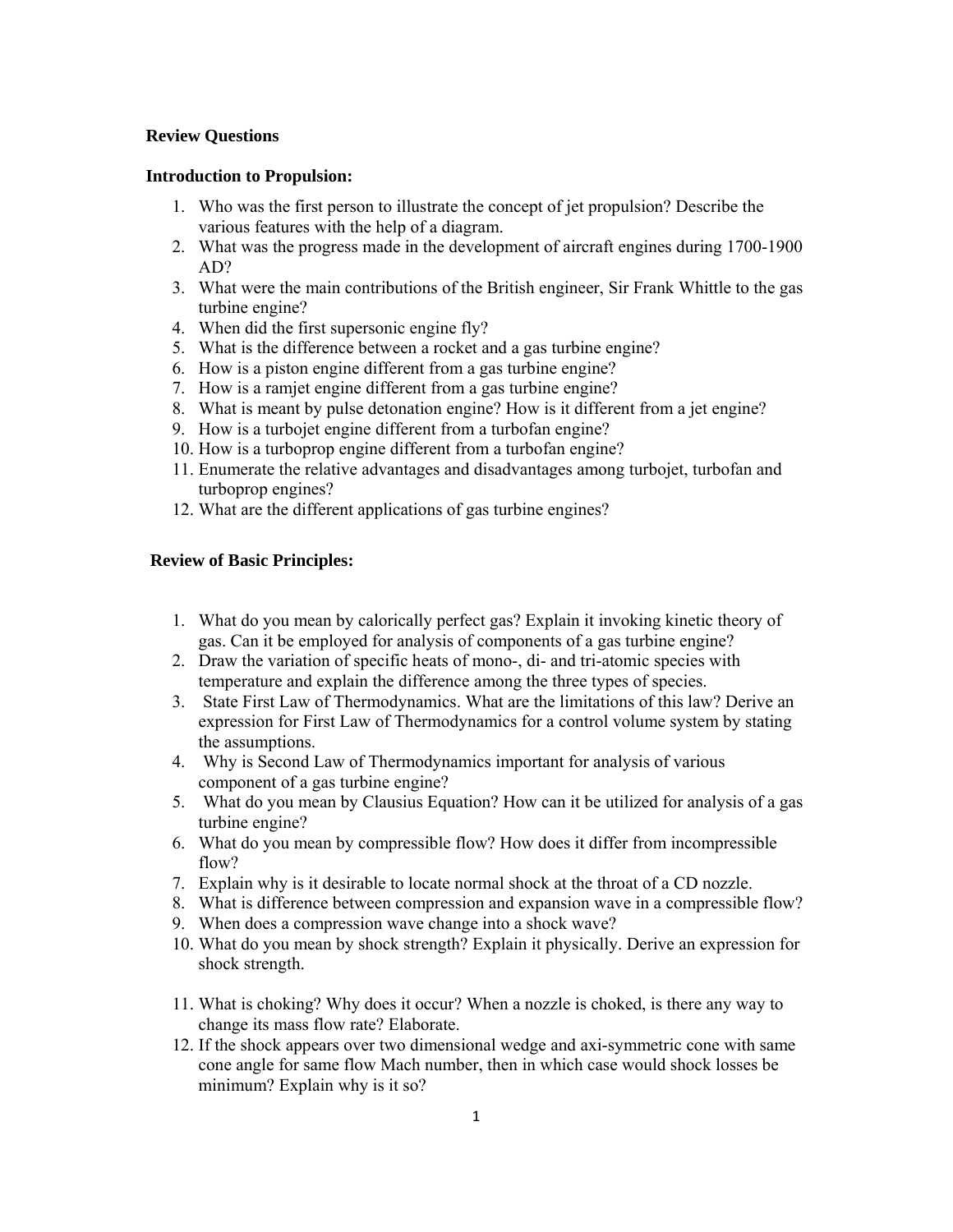- 13. What is thermal chocking?
- 14. What is Rayleigh flow? When will it occur? Provide two practical examples. Derive an expression for exit Mach number for one dimensional Rayleigh flow.
- 15. Draw a Rayleigh line on T-s plane describing the processes involved.
- 16. What is Fanno flow? When will it occur? Provide two practical examples. Derive an expression for exit Mach number for one dimensional Rayleigh flow.
- 17. Show that upper and lower curves of Fanno flow represent subsonic and supersonic flows, respectively. Prove that flow becomes sonic at maximum entropy point.
- 18. What do you mean by laminar flow? How is it different from turbulent flow?
- 19. Why does the boundary layer develop whenever flow takes place over solid surface? Define boundary layer thickness for laminar flow.
- 20. Draw the boundary layer growth over a flat plate covering all three regimes of flow.

### **Elements of Propulsive engines**:

- 1. What do you mean by specific thrust? Why is it used widely instead of thrust? How is it related to TSFC?
- 2. How is TSFC related to ηo for generic gas turbine engine?
- 3. How can static thrust be enhanced for a particular engine configuration?
- 4. Derive the expression for thrust for a turbofan engine.
- 5. Why is the propulsive efficiency of turboprop engine higher than that of turbojet engine?
- 6. Why is takeoff thrust for turboprop engine higher than that for turbojet engine?
- 7. What do you mean by BSFC? Why is it used for turboprop engine?
- 8. What are the differences between turbojet and turbofan engines?
- 9. Enumerate the differences between turbojet and turbojet engines.
- 10. Show the velocity of Ts, TSFC and  $\eta_p$  with flight speed for turbojet and turboprop engines.
- 11. For an ideal reheat gas turbine cycle, derive an expression for pressure ratio in terms of reheat temperature and inlet temperature at maximum specific work output.

## **Elements of Combustion:**

Why is it used very often while dealing with a gas turbine engine?

- 1. What do you mean by equivalence ratio?
- 2. Can ideal gas law be used for modeling combustion problems? Why is it so?
- 3. What is heat of reaction? How is it different from heat of combustion?
- 4.
- 5. What do you mean by adiabatic flame temperature? How can it be estimated? Explain using an example.
- 6. Draw the variation of adiabatic flame temperature with equivalence ratio for C3H8-air mixture at ambient temperature and pressure.
- 7. How does the adiabatic flame temperature vary with increase in initial temperature? Why is it so? Explain it by providing proper argument.
- 8. Enumerate the procedure to estimate adiabatic flame temperature under constant volume condition.
- 9. What do you mean by global reaction chemistry. Explain it considering an example.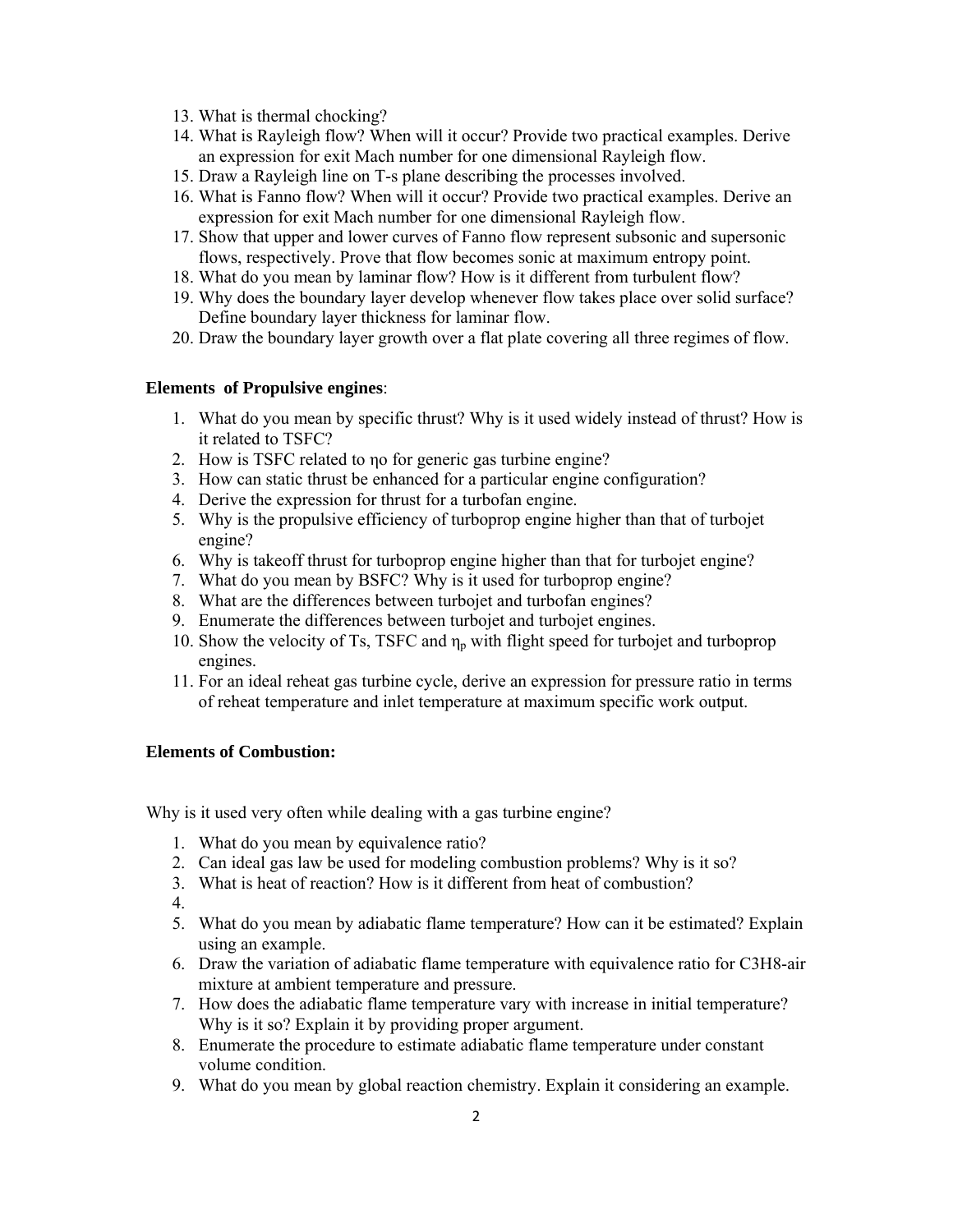- 10. What do you mean by order of reaction? How is it different from molecularity?
- 11. What do you mean by premixed flame ? How is it different from diffusion flame?
- 12. Derive a relationship for burning velocity?
- 13. What do you mean by flame thickness? Derive a relationship for flame thickness in terms of burning velocity.
- 14. By using phenomenological method, derive a relationship for flame length.
- 15. How is the diameter of droplet receded with time? Derive an expression for it.

# **Cycle analysis of air breathing systems,**

- 1. What is meant by on-design cycle analysis? Why is it important?
- 2. What is meant by off-design cycle analysis? How is it different from on-design cycle analysis?
- 3. What is meant by rubber engine? What kind of cycle analysis is carried out for such kind of an engine?
- 4. What are the applications of the ramjet engine?
- 5. Why cannot the ramjet engine produce static thrust? Suggest methods to modify a ramjet engine such that it can produce static thrust itself.
- 6. Which component in a ramjet dictates the performance of the engine? Why is it so?
- 7. Express the thermal efficiency of a ramjet engine in terms of  $\tau_r$ .
- 8. Derive an expression for propulsive efficiency in terms of  $\tau_r$  and  $\tau_\lambda$  for a ramjet engine.
- 9. How does the mass flow rate per unit intake area of a ramjet engine vary with flight Mach number?
- 10. How is the turbojet engine different from the ramjet?
- 11. For flight Mach number of 2.0, if one has to choose between ramjet and turbojet engines to achieve minimum TSFC, which one should be preferred and why?
- 12. Define TSFC for a turbojet engine. Why is it considered to be a good parameter to compare engine efficiencies?
- 13. What are the factors that affect the overall efficiency of a turbojet engine?
- 14. How does a pilot control the thrust in a turbojet engine?
- 15. Which component in a turbojet dictates the performance of the turbojet? Why is it so?
- 16. What is bypass ratio? Why is it so important?
- 17. How does the bypass ratio affect the thermal efficiency and propulsive efficiency?
- 18. What are the advantages and disadvantages of using high bypass ratio in a turbofan engine?
- 19. How does the thrust of a particular turbofan engine vary with flight Mach number? Discuss it.
- 20. How does the thrust of high bypass turbofan engine get affected by an increase in altitude and flight speed?
- 21. Can you call turboprop engine as ultrahigh bypass ratio turbofan engine? If yes, why?
- 22. Define work output coefficient for propeller and core engine? How is it related to the thrust generated by the propeller and core engine?

# **Rocket engines:**

1. Explain the operating principle of a rocket engine.